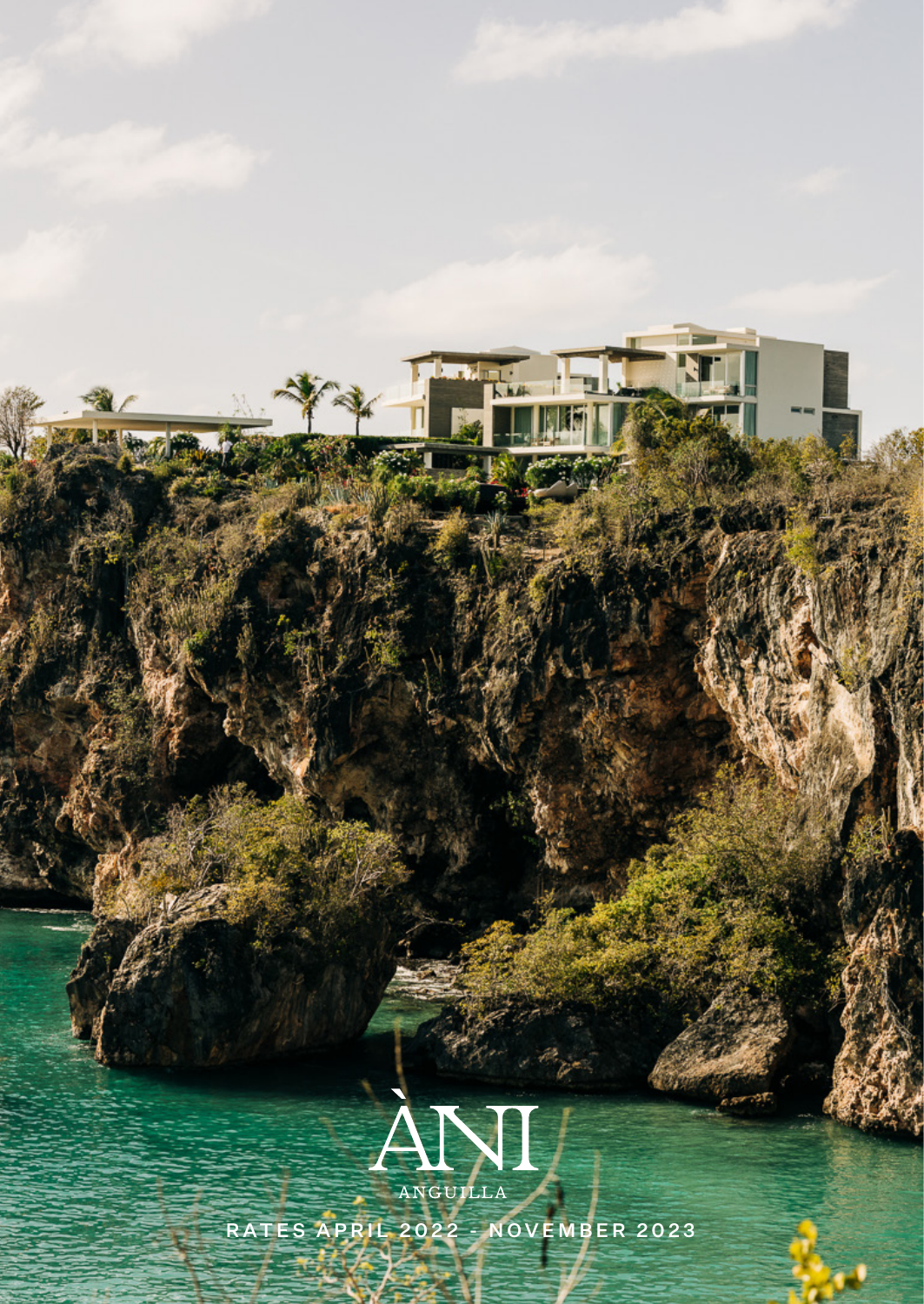*A clifftop eyrie perched above Little Bay on Anguilla's northern shoreline, ÀNI offers an entire, private resort on this jewel of a Caribbean Island, designed exclusively for a single group of guests. Surrounded by vivid-green indigenous flora on three sides, the two-acre (half a hectare) property embraces awe-inspiring, azure views of the Atlantic Ocean just a four-minute stroll from secluded Little Bay Beach.* 

*Consummately private yet easily accessible, ÀNI can accommodate up to 20 guests across four Ocean View Suites, two Ocean View Guestrooms, and four Guestrooms. These are housed in two elegant villas – North and South – both fronted by expansive swimming pools and a host of atmospheric, view-drenched areas including hot tubs, viewing platforms, and dining pavilions.* 

*With a discreet and dedicated team of up to 20 staff members to fulfill every wish, ÀNI tailors every detail – from special dining, cultural, and wellness moments, to kids' activities and exploration of the region – to ensure a bespoke experience that defies expectations.*

SUMMER 2022 April 24, to November 18, 2022

6 Suites: \$13,000 7 Suites: \$14,000 8 Suites: \$15,000 9 Suites: \$16,000 10 Suites: \$17,000 WINTER 2022/2023 November 19, 2022 to April 23, 2023

6 Suites: \$16,000 7 Suites: \$17,000 8 Suites: \$18,000 9 Suites: \$19,000 10 Suites: \$20,000

FESTIVE 2022

December 17, 2022 to January 4, 2023 Minimum 14 nights 10 Suites: \$27,000

SUMMER 2023 April 24, to November 18, 2023 6 Suites: \$14,000 7 Suites: \$15,000 8 Suites: \$16,000 9 Suites: \$17,000

10 Suites: \$18,000

*For full-board stays, lunch or dinner is available at an additional US\$75++ per person per meal.*

*Rates quoted in USD and are per night. Minimum booking of six Suites for five nights. Easter/Passover (minimum 10 nights in 2023). All rates quoted are exclusive of 10% service charge and 12% government taxes. NB. Taxes listed reflect mandatory government taxes at the time the reservation was made. Final taxes charged will be published with mandatory taxes at the time of guest stays and balance payment adjusted accordingly.*

> ÀNI Private Resorts Reservations Tel: ÀNI Toll Free: 1 888 302 6651 | Reservations Direct Tel: +1 (718) 887 8178 Email: reservations@aniprivateresorts.com | aniprivateresorts.com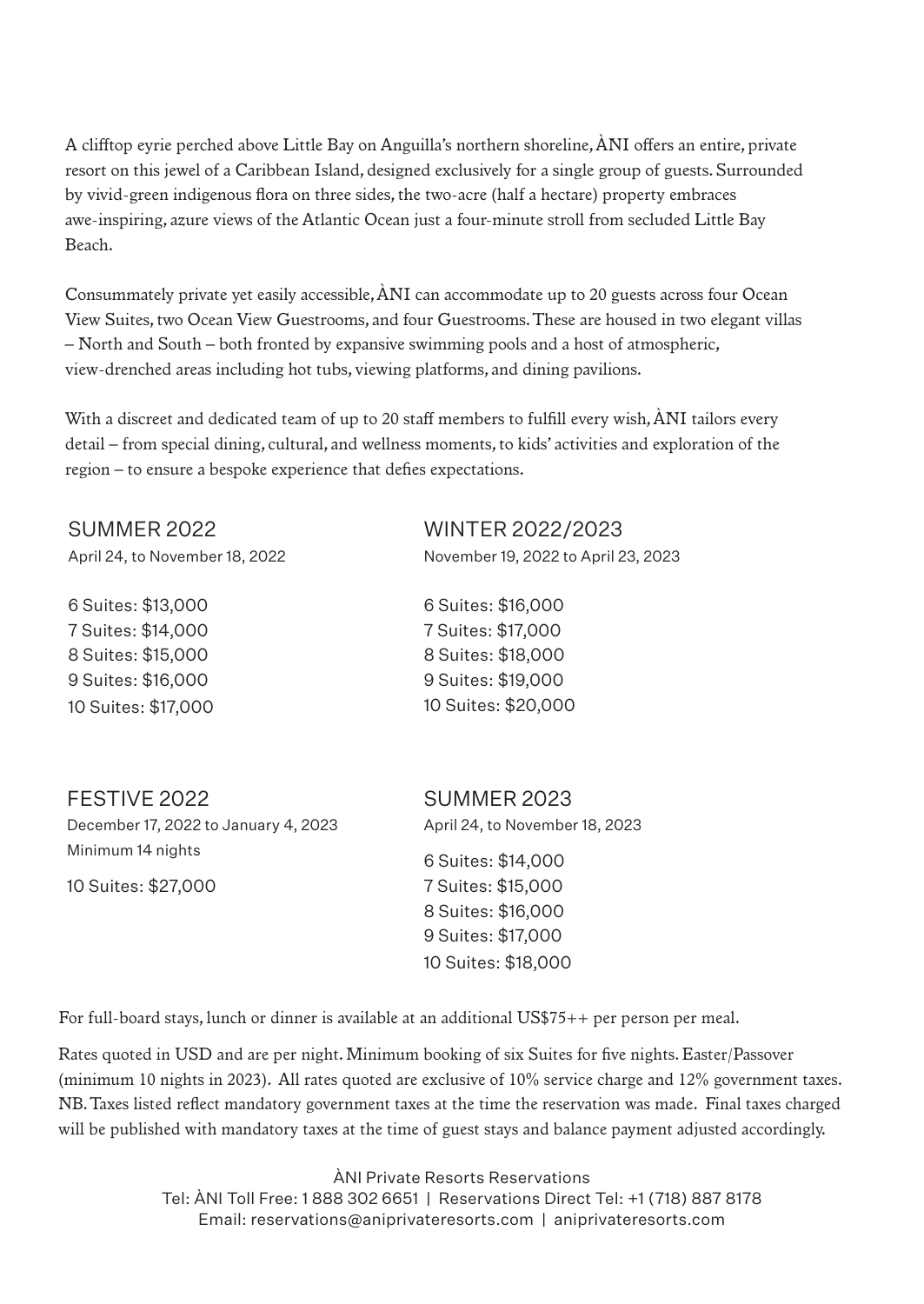

# **GUEST PRIVIL EGES**

*A half-board stay at ÀNI includes two personalized meals a day, daily spa treatments, a range of tailored excursions, and a comprehensive menu of kids' activities. This means no hidden costs or price lists; just pure relaxation and the time and space for guests to focus on what is important to them.*

#### DINING

- Breakfast, as well as lunch or dinner, served *in different settings across the resort, with every menu tailored according to guest preferences and tastes to surprise and delight*
- · *Daily snacks and treats, home-made sorbet and ice-cream, and freshly baked cakes*
- · *Free-flow beverages including premium spirits, cocktails, wines, soft drinks, and fresh juices*
- · *One beach BBQ lunch per stay*

## CULTURAL IMMERSION

- · *Cooking classes with the Executive Chef*
- · *Caribbean rum tasting*
- · *Cocktail mixology sessions*
- · *Visiting ÀNI Art Academy Anguilla*